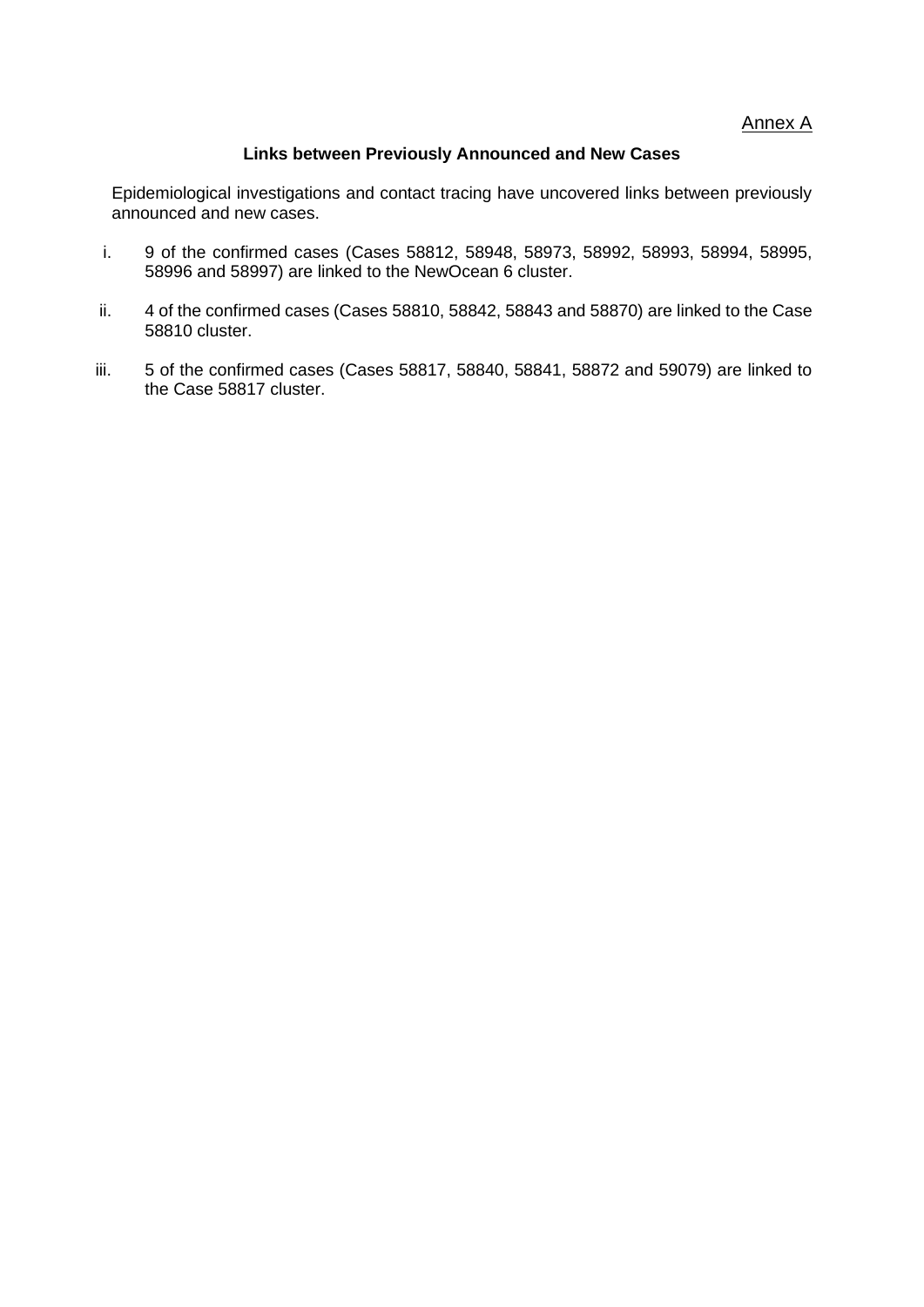### <u>Annex B1</u>

# **Summary of Imported Cases**

|                       | <b>Case Number</b> | Confirmation<br>Date of      | <b>Onset date</b> | (years)<br>Age | Gender      | Nationality                        | <b>Travel History</b> | <b>Exposure</b> | Links | Cluster |
|-----------------------|--------------------|------------------------------|-------------------|----------------|-------------|------------------------------------|-----------------------|-----------------|-------|---------|
|                       | 59126              | 9 Jan                        | Asymptomatic      | 33             | M           | Bangladesh<br>(Work Permit holder) | Bangladesh            | Imported        |       |         |
| $\tilde{\phantom{a}}$ | 59127              | 9 Jan                        | Asymptomatic      | 30             | $\mathsf F$ | India<br>(Dependant's Pass holder) | <b>UAE</b>            | Imported        |       |         |
| $\tilde{\phantom{a}}$ | 59128              | 9 Jan                        | Asymptomatic      | 32             | M           | India<br>(Work Pass holder)        | India                 | Imported        |       |         |
|                       | 59129              | 9 Jan                        | Asymptomatic      | 48             | M           | Philippines<br>(Work Pass holder)  | Philippines           | Imported        |       |         |
| $\tilde{\phantom{a}}$ | 59131              | 9 Jan                        | Asymptomatic      | 23             | M           | India<br>(Work Permit holder)      | India                 | Imported        |       |         |
| $\tilde{}$            | 59132              | 9 Jan                        | Asymptomatic      | 40             | F           | <b>PR</b>                          | India                 | Imported        |       |         |
| $\tilde{}$            | 59133              | 9 Jan<br>(Serology Positive) | Asymptomatic      | 46             | M           | India<br>(Work Permit holder)      | India                 | Imported        |       |         |
| $\tilde{\phantom{a}}$ | 59134              | 9 Jan                        | Asymptomatic      | 39             | M           | India<br>(Work Permit holder)      | India                 | Imported        |       |         |
| $\tilde{\phantom{a}}$ | 59135              | 9 Jan                        | Asymptomatic      | 29             | M           | India<br>(Work Permit holder)      | India                 | Imported        |       |         |
| $\tilde{\phantom{a}}$ | 59136              | 9 Jan                        | Asymptomatic      | 29             | M           | India<br>(Work Permit holder)      | India                 | Imported        |       |         |
| $\tilde{\phantom{a}}$ | 59137              | 9 Jan                        | Asymptomatic      | 21             | F           | Nepal<br>(Dependant's Pass holder) | Nepal                 | Imported        |       |         |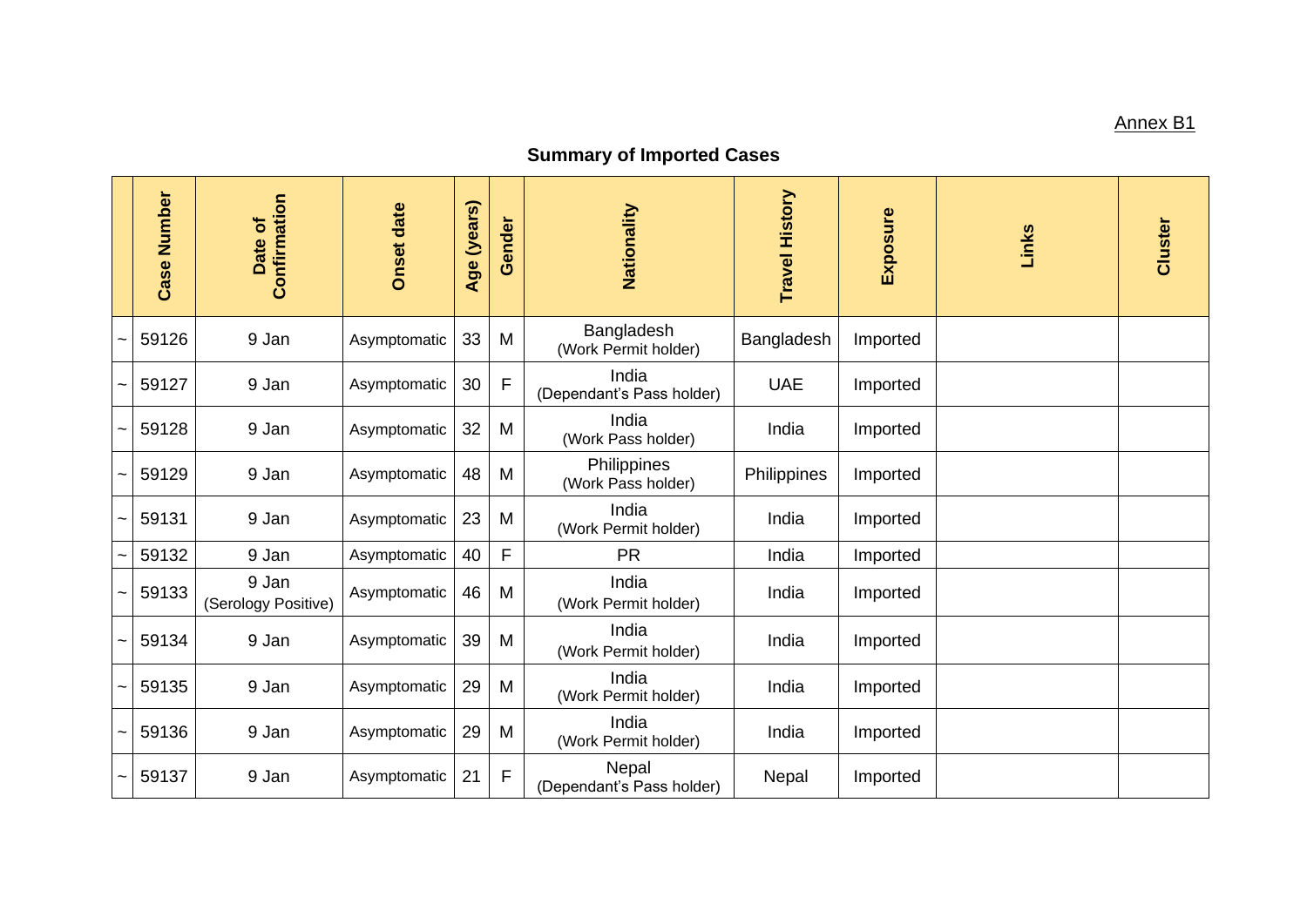| <b>Number</b><br>Case | Confirmation<br>Date of | <b>Onset date</b> | (years)<br>Age | Gender      | Nationality                         | <b>Travel History</b> | Exposure | Links                 | Cluster |
|-----------------------|-------------------------|-------------------|----------------|-------------|-------------------------------------|-----------------------|----------|-----------------------|---------|
| 59138                 | 9 Jan                   | Asymptomatic      | 23             | $\mathsf F$ | Nepal<br>(Dependant's Pass holder)  | Nepal                 | Imported |                       |         |
| 59139                 | 9 Jan                   | Asymptomatic      | 37             | M           | Bangladesh<br>(Work Permit holder)  | Bangladesh            | Imported |                       |         |
| 59140                 | 9 Jan                   | Asymptomatic      | 25             | M           | India<br>(Work Permit holder)       | India                 | Imported |                       |         |
| 59141                 | 9 Jan                   | Asymptomatic      | 25             | M           | India<br>(Work Permit holder)       | India                 | Imported |                       |         |
| 59142                 | 9 Jan                   | Asymptomatic      | 27             | F           | Philippines<br>(Work Permit holder) | Philippines           | Imported |                       |         |
| 59143                 | 9 Jan                   | Asymptomatic      | 20             | M           | India<br>(Work Permit holder)       | India                 | Imported |                       |         |
| 59144                 | 9 Jan                   | Asymptomatic      | 29             | M           | India<br>(Work Permit holder)       | India                 | Imported |                       |         |
| 59145                 | 9 Jan                   | Asymptomatic      | 35             | $\mathsf F$ | Malaysia<br>(Work Permit holder)    | Malaysia              | Imported |                       |         |
| 59146                 | 9 Jan                   | 4 Jan             | 63             | M           | <b>SC</b>                           | Malaysia              | Imported | Contact of Case 59147 |         |
| 59147                 | 9 Jan                   | 8 Jan             | 61             | F           | <b>SC</b>                           | Malaysia              | Imported | Contact of Case 59146 |         |
| 59148                 | 9 Jan                   | Asymptomatic      | 48             | M           | <b>PR</b>                           | India                 | Imported | Contact of Case 59068 |         |
| 59149                 | 9 Jan                   | Asymptomatic      | 27             | M           | India<br>(Work Permit holder)       | India                 | Imported |                       |         |
| 59150                 | 9 Jan                   | Asymptomatic      | 24             | F           | Indonesia<br>(Work Permit holder)   | Indonesia             | Imported |                       |         |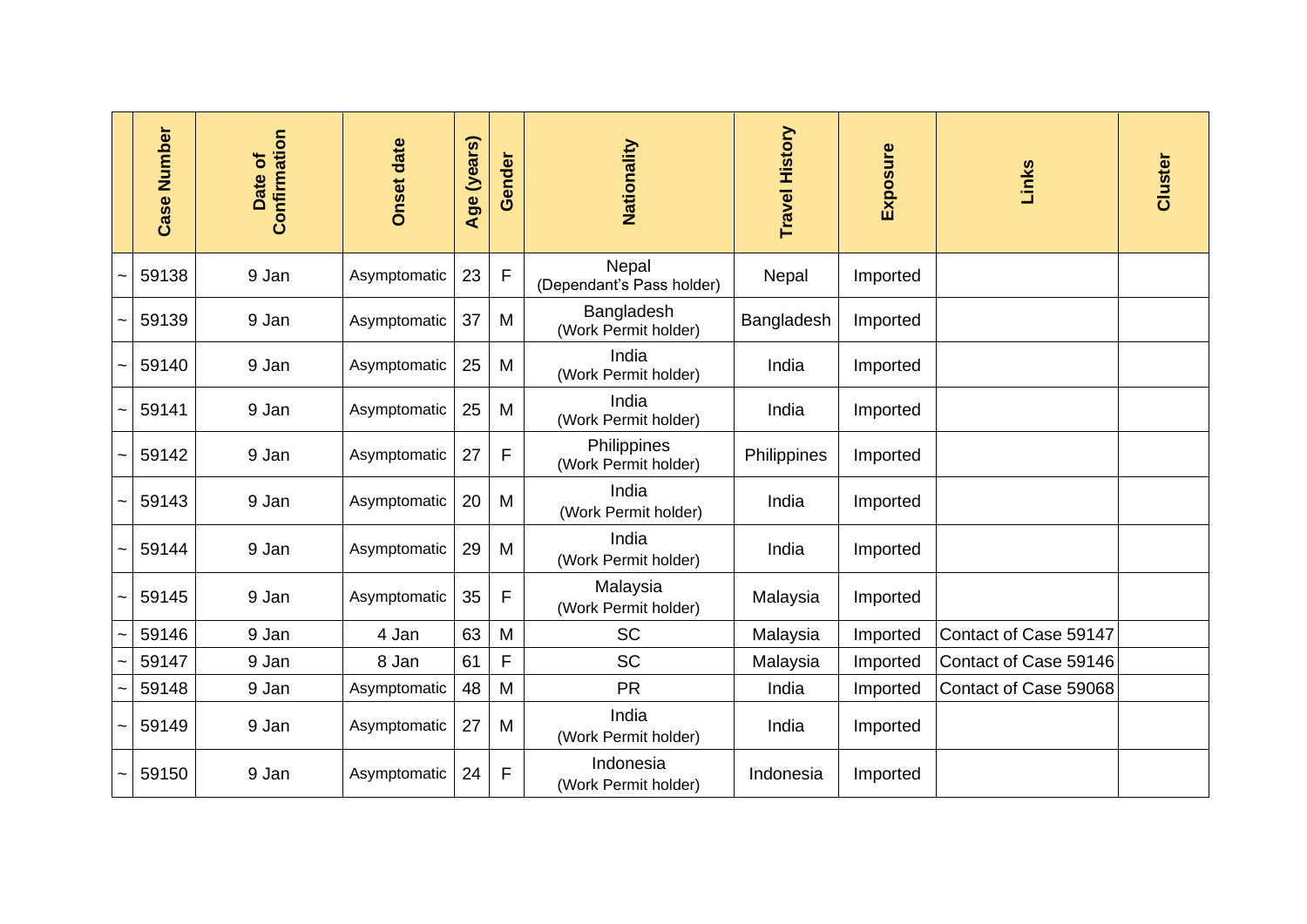| Number<br>Case | Confirmation<br>Date of      | <b>Onset date</b> | (years)<br>Age | Gender      | Nationality                             | Travel History | Exposure | Links                 | Cluster |
|----------------|------------------------------|-------------------|----------------|-------------|-----------------------------------------|----------------|----------|-----------------------|---------|
| 59151          | 9 Jan                        | Asymptomatic      | 42             | F           | Indonesia<br>(Work Permit holder)       | Indonesia      | Imported |                       |         |
| 59152          | 9 Jan                        | Asymptomatic      | 25             | F           | Indonesia<br>(Work Permit holder)       | Indonesia      | Imported |                       |         |
| 59153          | 9 Jan                        | Asymptomatic      | 31             | F           | India<br>(Dependant's Pass holder)      | India          | Imported |                       |         |
| 59154          | 9 Jan                        | Asymptomatic      | 36             | M           | Bangladesh<br>(Work Permit holder)      | Bangladesh     | Imported |                       |         |
| 59155          | 9 Jan<br>(Serology positive) | Asymptomatic      | 9              | F           | Malaysia<br>(Dependant's Pass holder)   | Austria        | Imported |                       |         |
| 59156          | 9 Jan                        | Asymptomatic      | 30             | M           | Indonesia<br>(Special Pass holder)      | Myanmar        | Imported |                       |         |
| 59157          | 9 Jan                        | Asymptomatic      | 11             | M           | India<br>(Short-Term Visit Pass holder) | India          | Imported |                       |         |
| 59158          | 9 Jan                        | Asymptomatic      | 72             | F           | India<br>(Long-Term Visit Pass holder)  | India          | Imported | Contact of Case 59068 |         |
| 59159          | 9 Jan                        | Asymptomatic      | 33             | $\mathsf F$ | Myanmar<br>(Dependant's Pass holder)    | India          | Imported |                       |         |
| 59160          | 9 Jan                        | Asymptomatic      | 45             | M           | India<br>(Work Pass holder)             | India          | Imported |                       |         |
| 59161          | 9 Jan                        | Asymptomatic      | 41             | M           | India<br>(Work Pass holder)             | India          | Imported |                       |         |
| 59162          | 9 Jan                        | Asymptomatic      | 34             | M           | India                                   | India          | Imported |                       |         |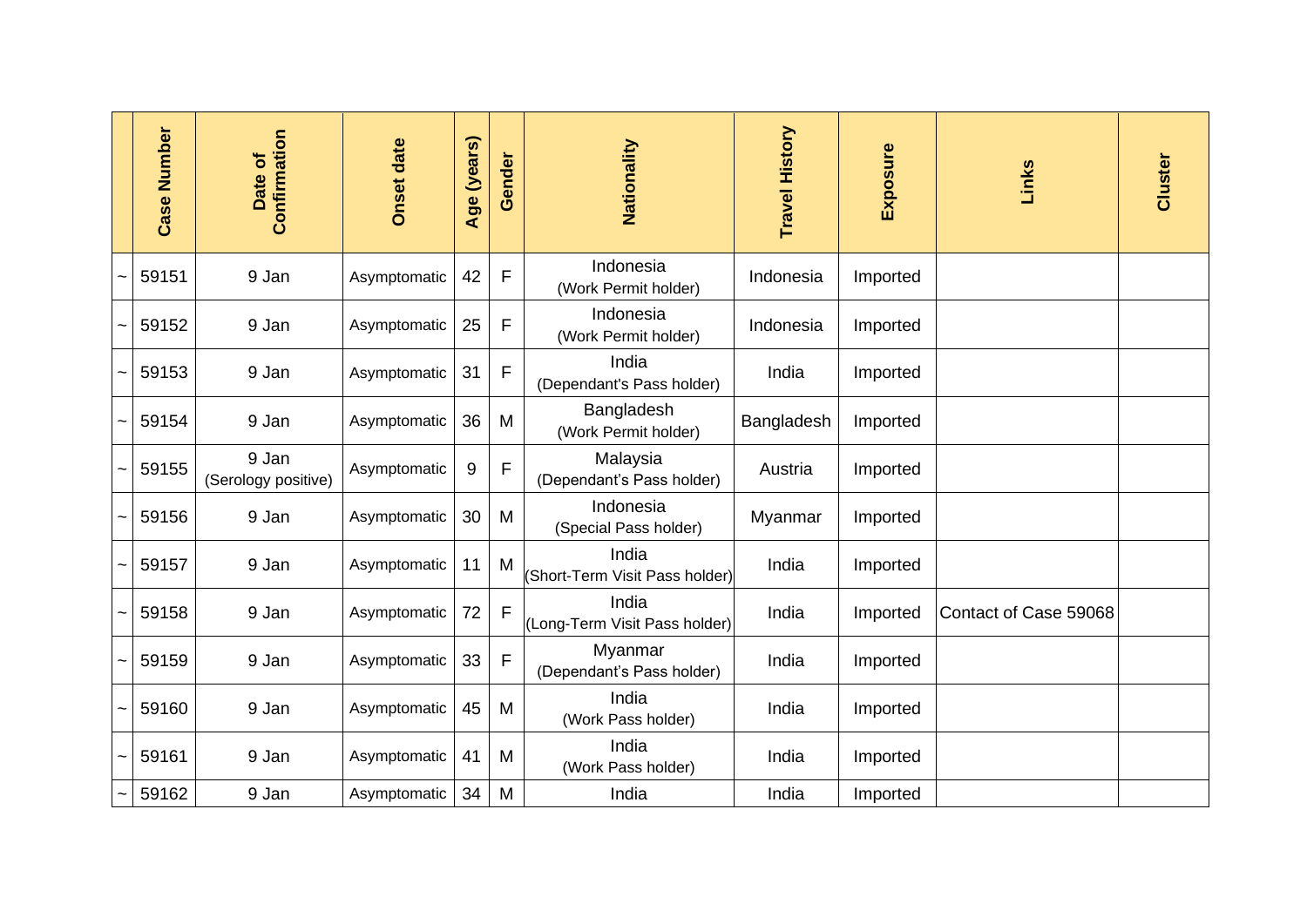| Number<br>Case | Confirmation<br>Date of | <b>Onset date</b> | (years)<br>Age | Gender | Nationality                        | <b>Travel History</b> | Exposure | Links | Cluster |
|----------------|-------------------------|-------------------|----------------|--------|------------------------------------|-----------------------|----------|-------|---------|
|                |                         |                   |                |        | (Work Permit holder)               |                       |          |       |         |
| 59163          | 9 Jan                   | Asymptomatic      | 39             | M      | India<br>(Work Permit holder)      | India                 | Imported |       |         |
| 59164          | 9 Jan                   | Asymptomatic      | 35             | M      | India<br>(Work Permit holder)      | India                 | Imported |       |         |
| 59165          | 9 Jan                   | Asymptomatic      | 27             | F      | India<br>(Work Permit holder)      | India                 | Imported |       |         |
| 59166          | 9 Jan                   | Asymptomatic      | 22             | M      | India<br>(Work Permit holder)      | India                 | Imported |       |         |
| 59167          | 9 Jan                   | Asymptomatic      | 20             | M      | India<br>(Work Permit holder)      | India                 | Imported |       |         |
| 59168          | 9 Jan                   | Asymptomatic      | 29             | M      | Indonesia<br>(Special Pass holder) | Indonesia             | Imported |       |         |

Cases marked (~) had already been placed on Stay-Home Notice or isolated upon arrival in Singapore.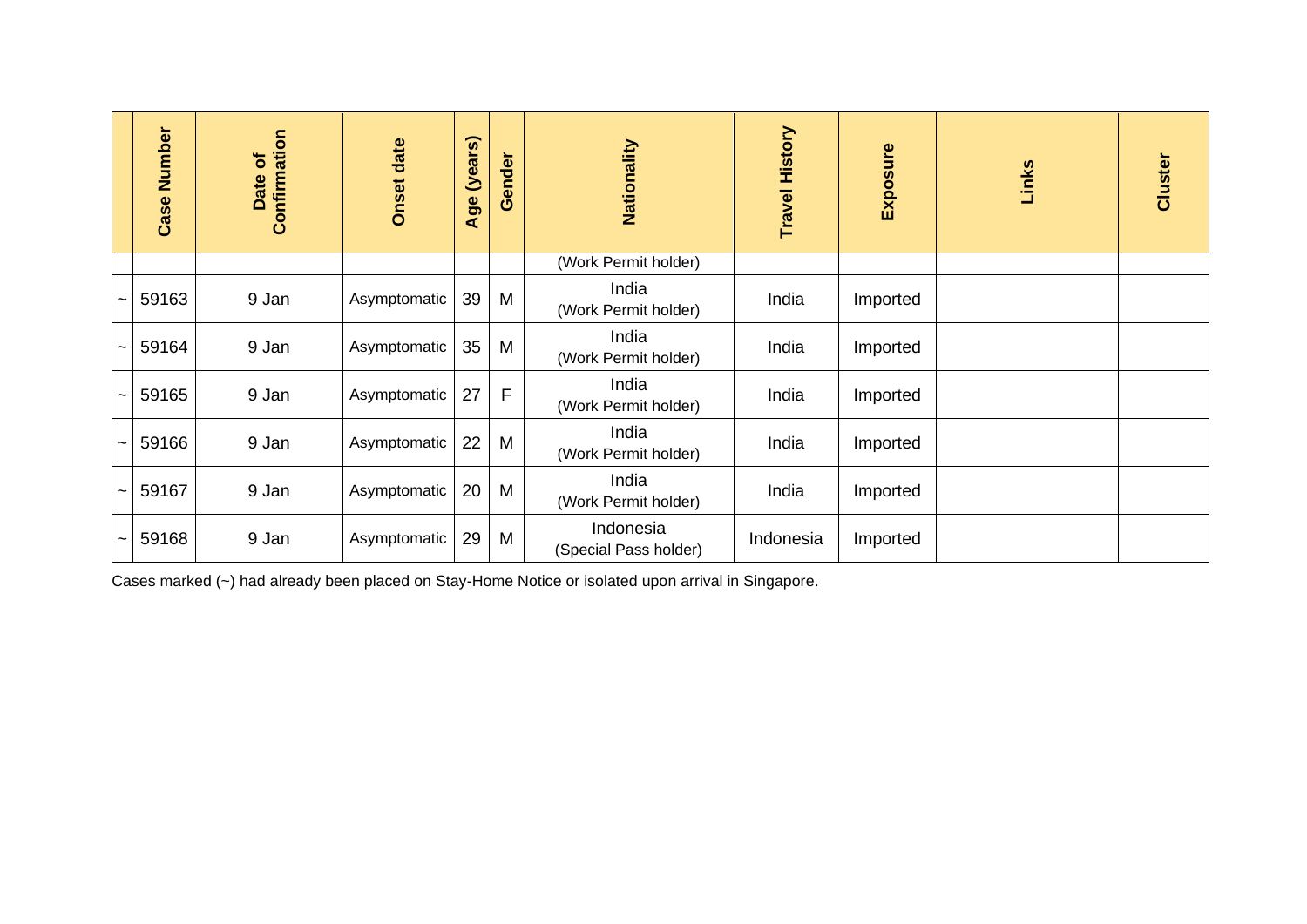### Annex B2

## **Public Places Visited by Cases in the Community during Infectious Period<sup>1</sup>**

| <b>Date</b> | <b>Time</b>    | <b>Location (Address)</b>                                                             |
|-------------|----------------|---------------------------------------------------------------------------------------|
| 27 Dec      | 0830h to 0930h | Jurong West 505 Market & Food Centre (505 Jurong West<br>Street 52)                   |
| 27 Dec      | 1000h to 1100h | Yuhua Market & Hawker Centre (347 Jurong East Avenue<br>1)                            |
| 27 Dec      | 1100h to 1245h | Warong Nasi Pariaman (738 North Bridge Road)                                          |
| 27 Dec      | 1320h to 1355h | Tang Plaza (320 Orchard Road)                                                         |
| 27 Dec      | 1630h to 1945h | VivoCity (1 Harbourfront Walk)<br>Cedele Bakery Café                                  |
| 28 Dec      | 1000h to 1030h | Ghim Moh Market and Food Centre (20 Ghim Moh Road)                                    |
| 28 Dec      | 1540h to 1645h | Parkway Parade (80 Marine Parade)<br><b>Kids Fashion Bazaar</b><br>$\bullet$          |
| 28 Dec      | 1815h to 1950h | Ngee Ann City (391A Orchard Road)<br><b>Takashimaya Department Store</b><br>$\bullet$ |
| 28 Dec      | 2015h to 2120h | Tamaya Dining (45 Cuppage Road)                                                       |
| 29 Dec      | 0930h to 1020h | 84 Marine Parade Central Market and Food Centre (84<br>Marine Parade Central)         |
| 29 Dec      | 1200h to 1300h | Takashimaya Shopping Centre (391 Orchard Road)<br>Grand Jete Cafe & Bar<br>$\bullet$  |
| 29 Dec      | 1645h to 2005h | Plaza Singapura (68 Orchard Road)<br><b>Cold Storage</b><br>Spotlight<br>٠            |
| 29 Dec      | 2055h to 2300h | The Dragon Chamber (2 Circular Road)                                                  |
| 29 Dec      | 2140h to 2300h | Junction 8 (9 Bishan Place)<br>The Coffee Bean and Tea Leaf                           |
| 30 Dec      | 1830h to 2030h | Food Paradise @ NTU Canteen 2 (35 Students Walk)                                      |
| 30 Dec      | 1910h to 2000h | Northpoint City (930 Yishun Avenue 2)<br>Jinjja Chicken                               |
| 30 Dec      | 2030h to 2355h | Goodspeed Cyber Café (710A Ang Mo Kio Avenue 8)                                       |
| 31 Dec      | 1600h to 1635h | The Shoppes at Marina Bay Sands (2 Bayfront Avenue)<br>A X Armani Exchange            |
| 31 Dec      | 1715h to 1835h | The Shoppes at Marina Bay Sands (2 Bayfront Avenue)                                   |

<sup>1</sup> Excludes residence, workplaces, healthcare facilities and public transport. This list will be updated on a rolling 14-days basis, i.e. one incubation period, and as epidemiological investigations progress.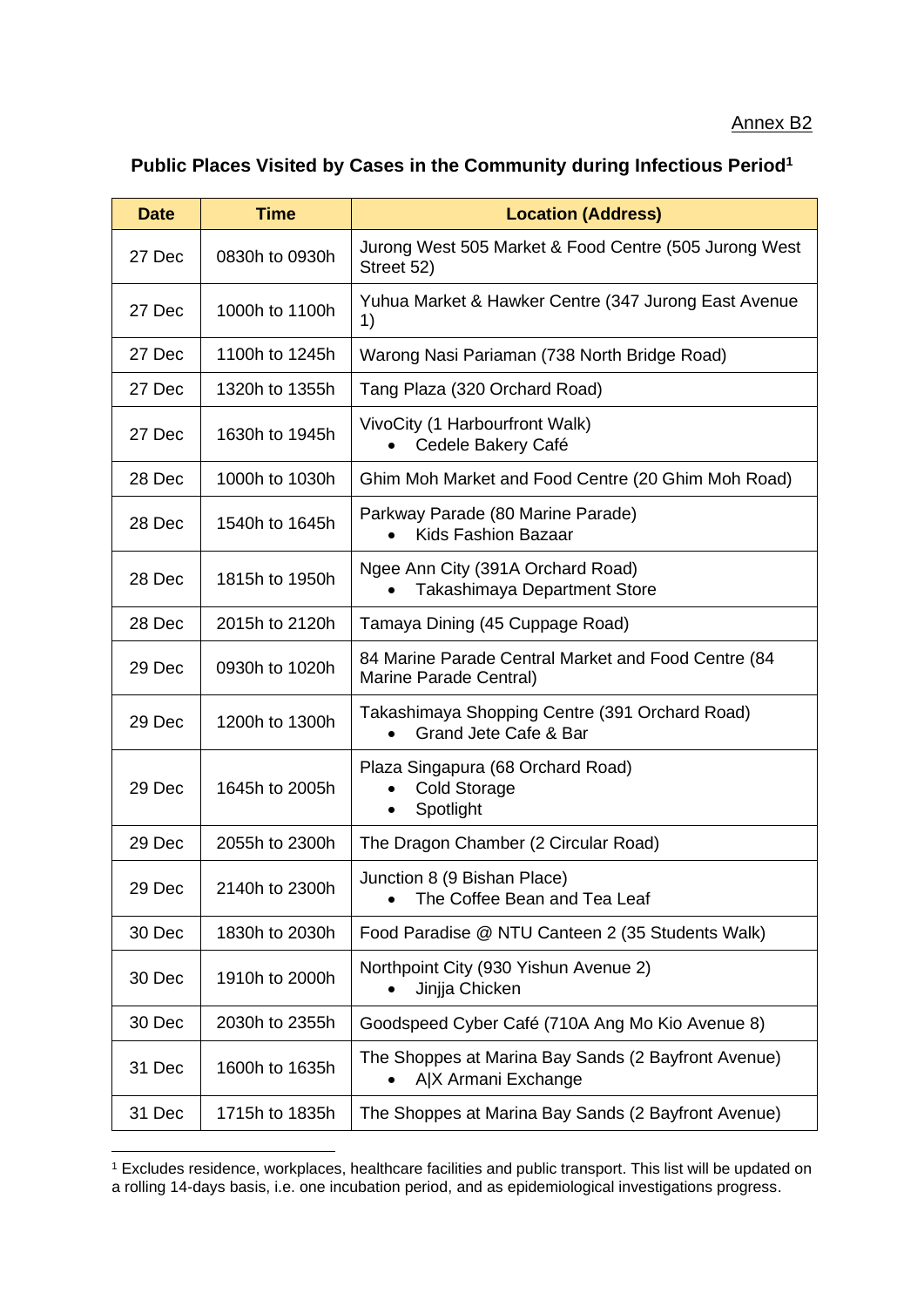| <b>Time</b><br><b>Date</b> |                | <b>Location (Address)</b>                                                  |  |  |  |  |
|----------------------------|----------------|----------------------------------------------------------------------------|--|--|--|--|
|                            |                | <b>Beanstro</b>                                                            |  |  |  |  |
| 31 Dec                     | 1900h to 2000h | Millenia Walk (9 Raffles Boulevard)<br><b>Tomi Sushi Restaurant</b>        |  |  |  |  |
| 31 Dec                     | 1945h to 2045h | United Square Shopping Mall (101 Thomson Road)<br>H&M                      |  |  |  |  |
| 1 Jan                      | 1230h to 1320h | Tiong Bahru Bakery (56 Eng Hoon Street)                                    |  |  |  |  |
| 1 Jan                      | 1420h to 1500h | People's Park Centre (101 Upper Cross Street)<br>Ya Kun Kaya Toast         |  |  |  |  |
| 1 Jan                      | 1820h to 1940h | Botany (86 Robertson Quay)                                                 |  |  |  |  |
| 1 Jan                      | 1855h to 1955h | Xcape Singapore - Real Escape Rooms (161 Rochor<br>Road)                   |  |  |  |  |
| 1 Jan to<br>2 Jan          | 2000h to 0800h | Crowne Plaza Changi Airport (75 Airport Boulevard)                         |  |  |  |  |
| 1 Jan                      | 2025h to 2105h | Northpoint City (930 Yishun Avenue 2)<br>Tonkotsu Kazan Ramen<br>$\bullet$ |  |  |  |  |
| 1 Jan                      | 2035h to 2235h | Goodwood Park Hotel (22 Scotts Road)<br>Min Jiang (Lobby)<br>$\bullet$     |  |  |  |  |
| 1 Jan                      | 2030h to 2205h | Bugis + (201 Victoria Street)<br><b>SUKI-YA</b>                            |  |  |  |  |
| 2 Jan                      | 1235h to 1540h | Burlington Square (175 Bencoolen Street)<br>Khakabo<br>$\bullet$           |  |  |  |  |
| 2 Jan                      | 1615h to 1805h | Mandarin Gallery (333A Orchard Road)<br>Wild Honey                         |  |  |  |  |
| 2 Jan                      | 1725h to 1900h | Sin Manbok (81 Tanjong Pagar Road)                                         |  |  |  |  |
| 2 Jan                      | 1830h to 1935h | Ngee Ann City (391 Orchard Road)<br>ZARA                                   |  |  |  |  |
| 2 Jan to<br>3 Jan          | 2000h to 1730h | Crowne Plaza Changi Airport (75 Airport Boulevard)                         |  |  |  |  |
| 2 Jan                      | 2050h to 2210h | Gokul Vegetarian Restaurant (19 Upper Dickson Road)                        |  |  |  |  |
| 3 Jan                      | 0935h to 1025h | Sri Senpaga Vinayagar Temple (19 Ceylon Road)                              |  |  |  |  |
| 3 Jan                      | 1050h to 1230h | Sri Aachi Aappakadai (45 Chander Road)                                     |  |  |  |  |
| 3 Jan                      | 1650h to 2050h | Goodspeed Cyber Café (710A Ang Mo Kio Avenue 8)                            |  |  |  |  |
| 3 Jan to<br>4 Jan          | 2000h to 0800h | Crowne Plaza Changi Airport (75 Airport Boulevard)                         |  |  |  |  |
| 4 Jan                      | 1025h to 1115h | NTUC Income (2 Tampines Central 6)                                         |  |  |  |  |